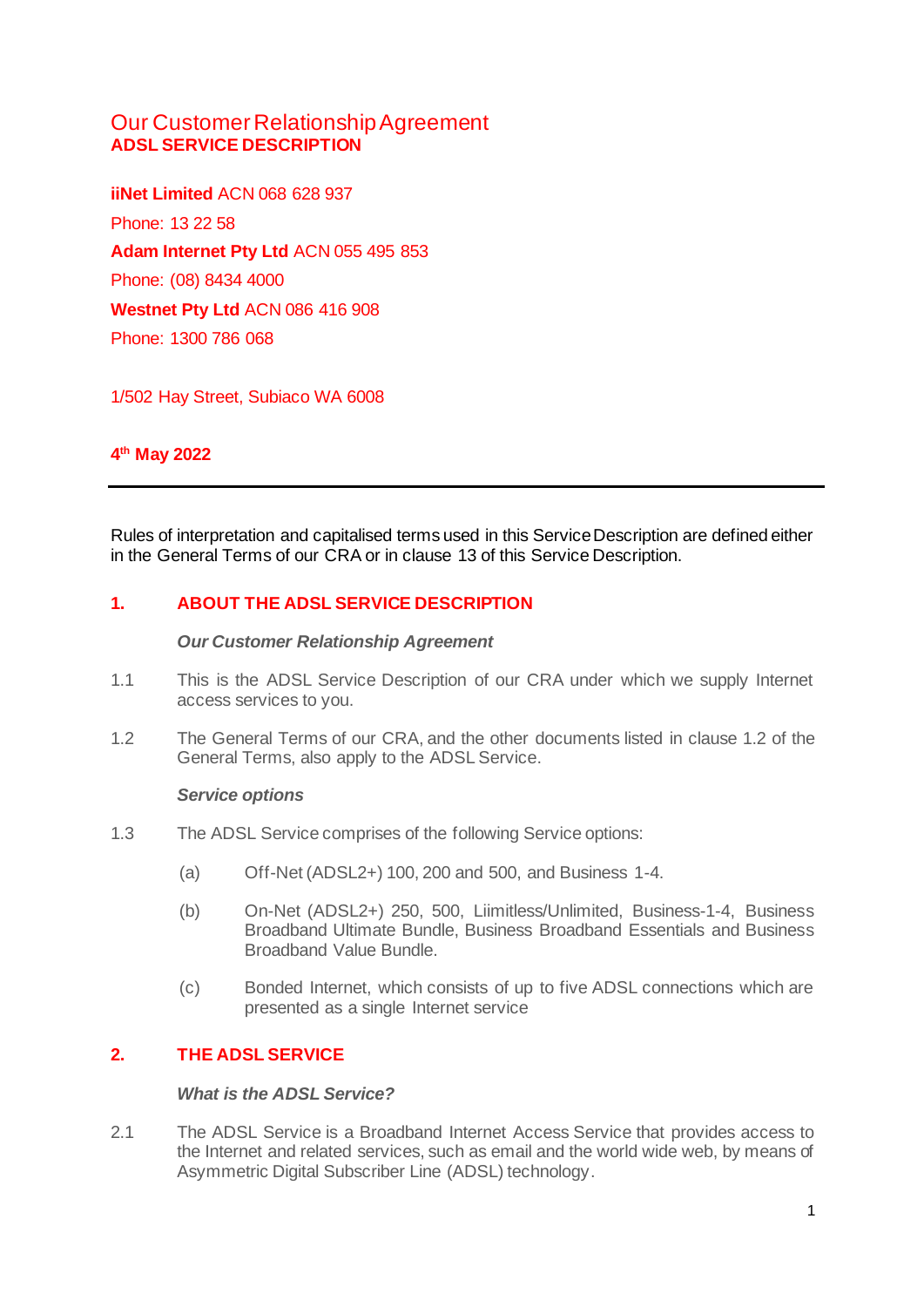You may also have selected in your Application features and characteristics applicable to the Service. We will provide the Service to you based on those selections.

#### *Service requirements and restrictions*

- 2.2 In order to receive the Service:
	- (a) you must meet all of our System Requirements; and
	- (b) you must install, or arrange for the installation of, all the Required Equipment.
- 2.3 The Service is only available in locations which are ADSL enabled. Your ADSL Phone Line is subject to a Full Service Qualification as not all telephone lines are compatible with ADSL.
- 2.4 The Service can only be supplied using a telephone line that is able to be connected to Telstra's local telephone service or another service provider's Telstra local resale service.
- 2.5 We are responsible for providing the Service up to the Network Boundary. You are responsible for all customer cabling.
- 2.6 You acknowledge that:
	- (a) you may not be able to receive the Service at your location;
	- (b) we do not provide technical support for Services using the ADSL Modem under the following conditions:
		- (A) running internal networks connected to the Service;
		- (B) running network services or providing network services to others via the Service;
		- (C) running connectivity software other than that provided with the ADSL Modem; or
		- (D) Macintosh operating systems below v10.0.
	- (c) the ADSL Modem only supports a single computer connected to that modem or router;
	- (d) we do not guarantee that the Modem Software or other Software will be compatible with any network of machines you may have after the ADSL Modem;
	- (e) we do not guarantee Internet access through wireless access, or the compatibility of a wireless device or connection with Your Equipment and/or network structure;
	- (f) some telecommunication services and products are not compatible with the Service and may not be available to you following installation of the Service. These services and products include but are not limited to older fax machines, Panasonic cordless analogue phones, Commander phone systems, PABX, line-hunt groups and any other analogue devices;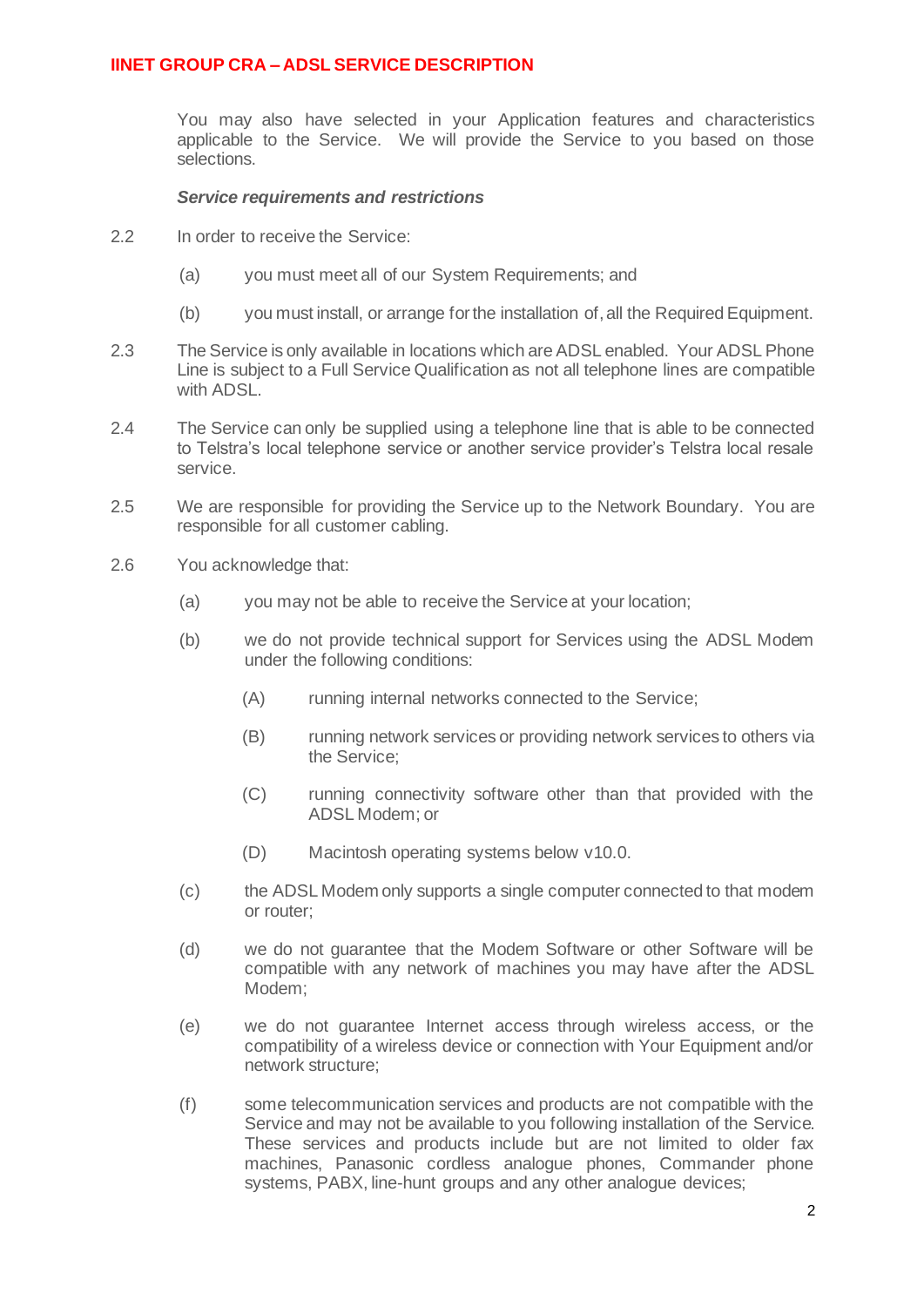- (g) we do not guarantee that your connection to the Internet will achieve any specific speed specified in the Pricing Schedule at any given time as variables such as signal strength, distance from exchange, traffic and load have an effect on the connection speed;
- (h) we do not guarantee the availability of ports or access to our DSLAM Network;
- (i) we will use due care and skill in providing the Service in accordance with the Consumer Guarantees. Subject to the Consumer Guarantees, we cannot promise that the Service will be continuous, fault-free or accessible at all times, given the nature of telecommunications systems (including the Service's reliance on systems and services not owned or controlled by us). This does not limit your rights in relation to Interruptions to the Service set out in clauses 14.4 to 14.8 of the General Terms.
- (j) we will endeavour to use the fast transfer process whenever possible to facilitate the transfer in and out of the service; however, we do not guarantee access to fast churn and it should not be relied upon as a term of the Service.
- 2.7 The following restrictions apply to the use of the Service:
	- (a) You must be the Legal Lessee (account holder) of the ADSL Phone Line or, if you are not the Legal Lessee of the ADSL Phone Line used to connect to the Service, you have obtained the Legal Lessee's permission to connect the Service;
	- (b) You must be over 18 years of age to apply for the Service. Minors (under the age of 18 years) must be supervised by a parent, teacher or other responsible adult at all times while using the Service, and we are not responsible for any Internet content that may be viewed while using the Service.

### *Contract Term*

- 2.8 We will provide, and you must acquire the Service, in accordance with our CRA for at least the Contract Term. You may cancel the Service during the Contract Term but you may be required to pay a Break Fee as set out in the Pricing Schedule. After the end of the Contract Term, we will continue to provide the Service until it is cancelled in accordance with our CRA.
- 2.9 Your Service may be affected by the roll out of the NBN network during the Contract Term. You understand and accept that if during the Contract Term your Service is no longer available due to the NBN roll out, we will provide you with an NBN service that is substantially equivalent to your Service for the remainder of the Contract Term.

## **3. INSTALLING THE SERVICE**

### *Self Installation*

3.1 We will activate the Service by preparing the telephone circuits on your ADSL Phone Line and will notify you of ADSL Line Completion via the email address provided on your Application or via SMS to the mobile number provided on your Application.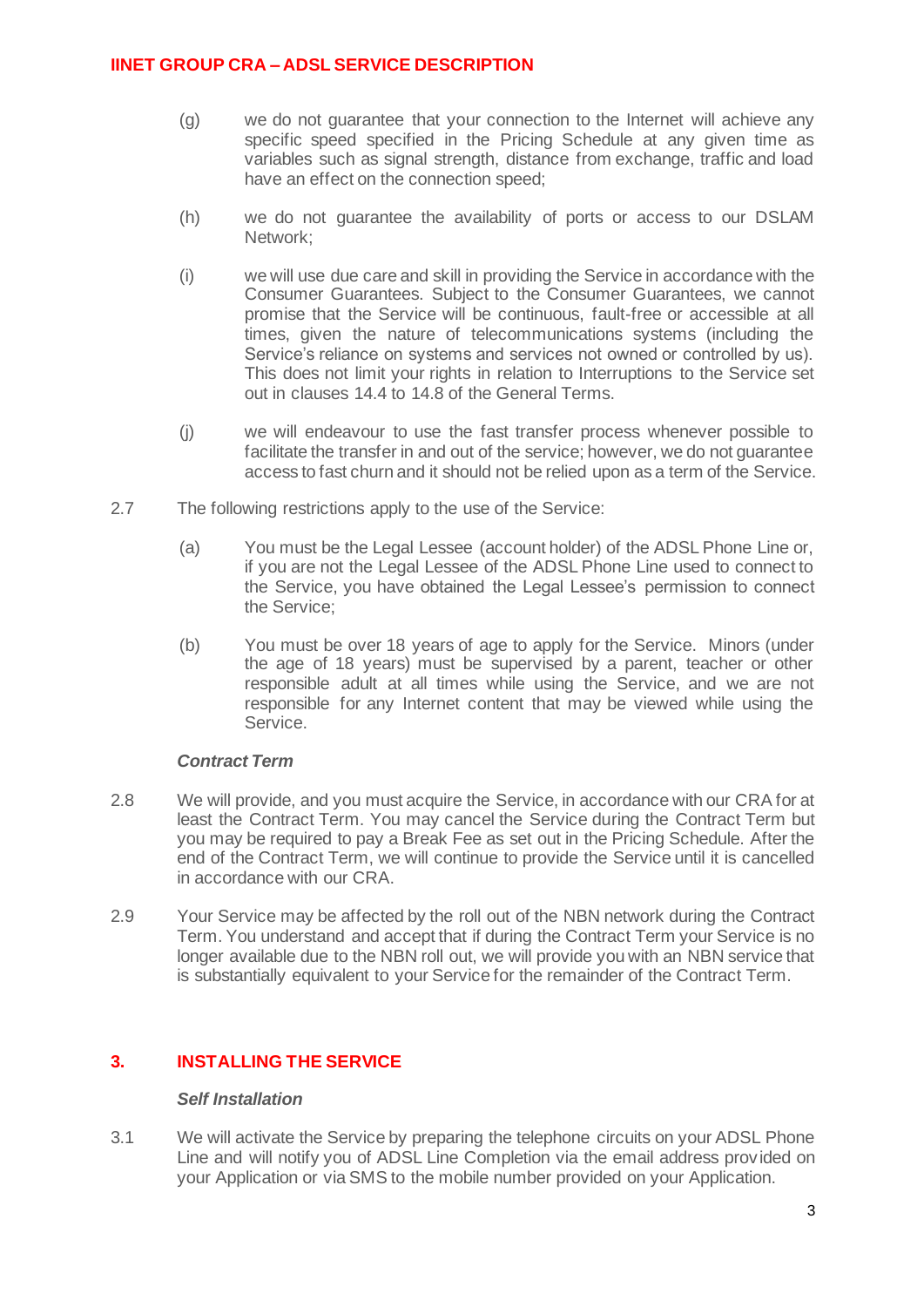- 3.2 We will deliver the hardware and or other equipment within a reasonable time after ADSL line Completion.
- 3.3 You acknowledge that we may activate the Service on your ADSL Phone Line before delivering the hardware or equipment and that there may be a minor disruption to your standard telephone service during installation and activation of the Service.
- 3.4 You will install the Service at the Premises. You will be responsible for the cost of any third party services that may be required in connection with the installation of the Service to the Premises (eg electrician or licensed cabler).
- 3.5 If you notify us that your Hardware and/or Equipment contain faulty components, you must give us sufficient information to assess the kit components (including allowing us to test your computer to evaluate its performance). If we find that the relevant component is not faulty, we may charge you a service fee. We will tell you the amount of the service fee before we test the Hardware and/or Equipment.

#### *Provisioning timeframes for broadband services*

3.6 Provisioning your broadband services can take between 5 and 20 business days for a service on our DSLAM network. Some services are eligible for a streamlined provisioning process, which can reduce the time it takes for the service to be provisioned. This is called the "Premium Provisioning" process and can be purchased during your Application. The Premium Provisioning process is charged at the rate described in the Pricing Schedule.

### <span id="page-3-0"></span>**4. SOFTWARE**

4.1 We may choose to provide the Modem Software and other Software to you for use with the Service.

### *Licence to use*

4.2 We grant to you a revocable, non-exclusive, non-transferable licence to use the Modem Software and other Software subject to this clause [4](#page-3-0) and any end user agreement provided with the software at the time of installation.

### *Restrictions on Use*

- 4.3 Where we provide Software to you, you must:
	- (a) only use the Software (including storing, loading, installing, executing or displaying it on a computer) in conjunction with the Service and on the number of additional PCs corresponding to the number of any Additional Users you have requested. If you have requested Additional Users, we will give you the number of licenses that corresponds to the number of Additional Users requested;
	- (b) not copy, translate, adapt, modify, alter, decompile, disassemble, reverse engineer the Software or create any derivative works based on the Software or merge the Software with any other software, except as permitted under the *Copyright Act* 1968;
	- (c) only use the Software in accordance with our reasonable directions from time to time;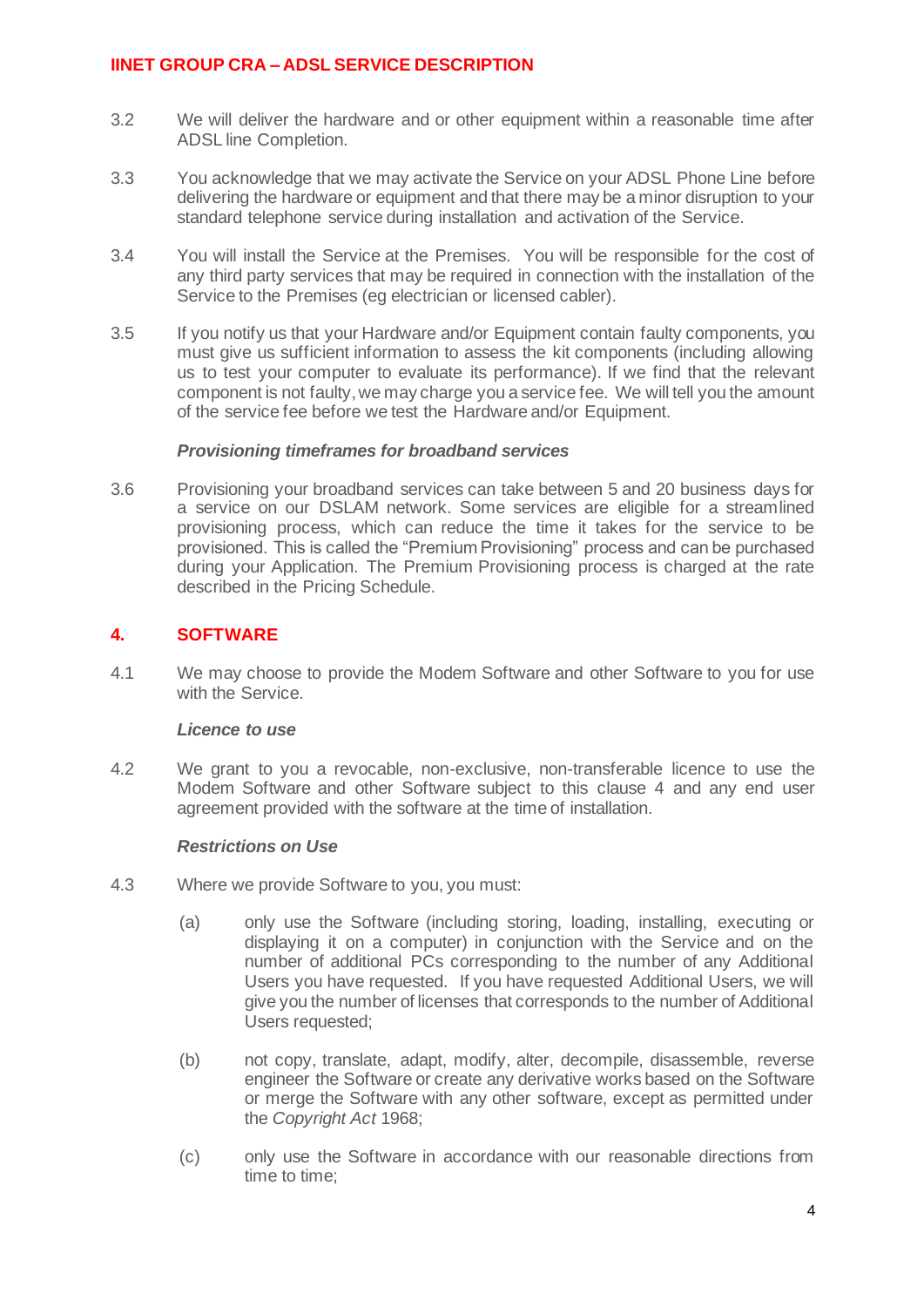- (d) not sub-licence, assign, share, sell, rent, lease, supply, distribute or otherwise transfer to any person your right to use the Software;
- (e) not alter or remove any copyright or other intellectual property notifications applied to the Software; and
- (f) comply with the terms and conditions of any end user agreement provided with the software at the time of installation.
- 4.4 Upon termination of the Service, any Software licences granted as part of the Service will immediately terminate and you must return to us or destroy any copies of the Software if we direct you to.

### **5. EQUIPMENT**

- 5.1 We will provide you with the Required Equipment you order from us in your Application. This equipment may be new or 'as new' and if the equipment is 'as new' we will disclose this to you before delivery. Risk in the Required Equipment passes to you on delivery, and title to the Required Equipment passes to you when we receive payment in full.
- 5.2 If we do not supply any or all of the Required Equipment to you, you will need to have purchased all of (or the remainder of) the Required Equipment before we can supply the Service to you. If you choose to supply some or all of the Required Equipment yourself for use with the Service:
	- (a) any such equipment, including ADSL modem and filters, must meet the requirements specified in the "broadband help" section of our "help and support" web page located on our Website.
	- (b) the operation of such equipment and any repairs to it will be your responsibility.
- 5.3 We may occasionally update the firmware in our network, including that on your iiNet Entity supplied modem, to ensure the service performs at its optimal level.

### *Telephony Devices*

- 5.4 Where a telephony device (such as a standard telephone, fax machine, answering machine, or Dial Up analogue modem) is attached to your ADSL Phone Line, you acknowledge that, in order to receive the Service:
	- (a) a filter is required on each telephony device; and
	- (b) a central splitter must be installed on your ADSL Phone Line if:
		- (A) a monitored security system (back-to-base) dials out on your ADSL Phone Line;
		- (B) more than three telephony devices are connected to your ADSL Phone Line;
		- (C) a wall mounted telephone is connected to your ADSL Phone Line; or
		- (D) a mode 3 phone socket is connected to your ADSL Phone Line.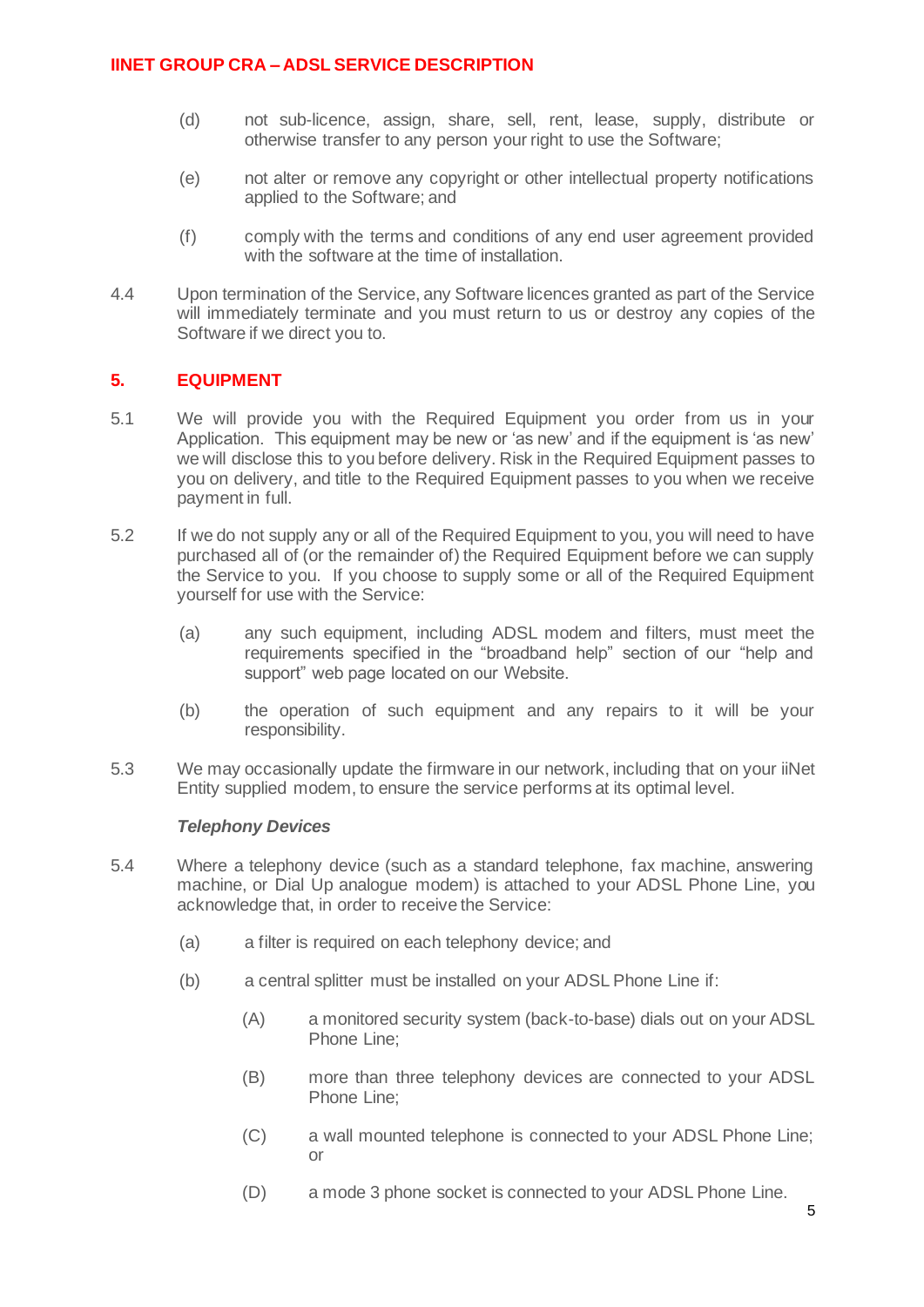- 5.5 You must install any required central splitter hardware at your own cost and you will be responsible for the cost of any third party services that you may require in connection with such installation.
- 5.6 We will supply, at no additional cost, one filter with any ADSL Modem and any router which you purchase from us. You are responsible for the cost of any additional filters which may be required.
- 5.7 You acknowledge that failure to install, or to correctly install, the filter or central splitter can result in the Service being interrupted and/or the Service interfering with the operation of monitored security systems or telephony devices.

## **6. SERVICE CHARGES AND BILLING**

#### *Service charges*

- 6.1 You must pay the charges for the Service set out in the Pricing Schedule and any other charges set out in your Application and in accordance with any applicable provisions in the Pricing Schedule.
- 6.2 The charges for the Service will depend on the Service option and features and characteristics for each Service option selected by you in your Application.

### *Monthly Usage Allowance*

- 6.3 Some ADSL Plans have a Monthly Usage Allowance. If this applies to your selected ADSL Plan and you exceed the Monthly Usage Allowance:
	- (a) your access to the Service may be Shaped in accordance with clauses [7.3](#page-7-0) to [7.7;](#page-7-1)
	- (b) we may bill you Excess Usage Charges for your Excess Usage; and/or
	- (c) if you exceed the Time Usage Allowance, we may disconnect the Service to maintain the integrity of our Network.

### *Billing*

- 6.4 We will bill you for the charges for the Service in accordance with the billing period set out in the Pricing Schedule and selected by you in your Application, and any other terms set out in the Pricing Schedule.
- 6.5 In the first and last months of the Contract Term, we will only bill you for usage charges incurred by you during those months, up to a maximum of the Monthly Service Fee otherwise payable for each of those months.
- 6.6 Your bill will be electronically mailed to the email address you provide us from time to time. Printed paper invoices requested by you will incur a monthly fee as specified in the Pricing Schedule or such other fee as notified by us to you from time to time.

#### *Commencement of charges*

<span id="page-5-0"></span>6.7 Service charges will accrue from the date of ADSL Line Completion.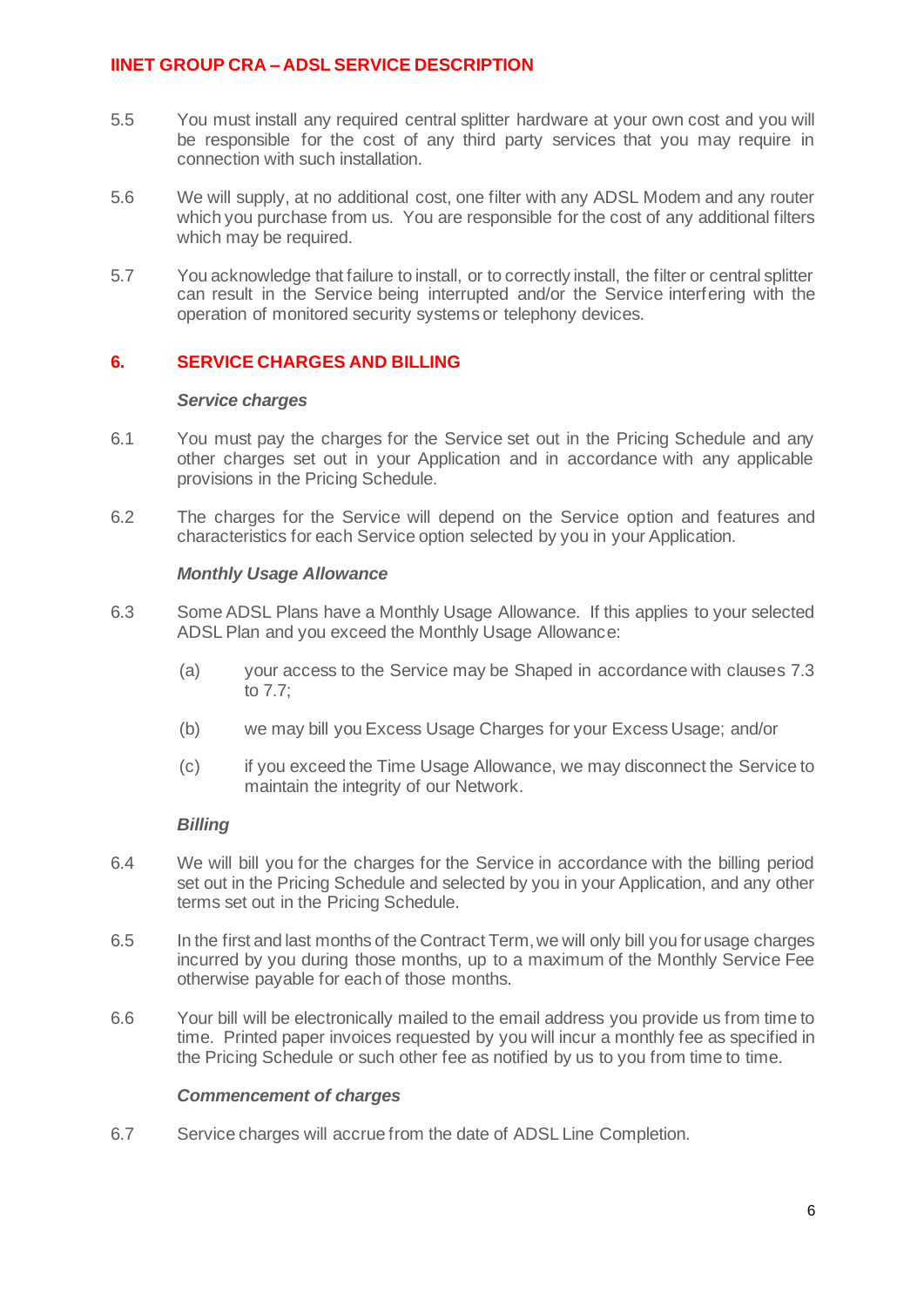### *Payment*

- 6.8 You must pay the charges for the Service:
	- (a) if you also elect to receive our Phone Service, by direct debit payment from your credit card or nominated bank account;
	- (b) if you have additional ADSL services that require payment by automatic debit on the same account as a service that allows flexible payment options, by direct debit payment from your credit card or nominated bank account; or
	- (c) if you have a product that accepts flexible payment methods by credit card, automatic direct debit, direct debit BPAY, invoice, cheque or purchase order.
- 6.9 If payment by automatic debit is required, then you must pay the Service charges by direct debit payment from your credit card or nominated bank account. If you choose to provide us with your credit card details for the purposes of paying for the Service, we may:
	- (a) charge all fees to your credit card on a monthly basis from the applicable date referred to in clause [6.7;](#page-5-0)
	- (b) disclose your credit card details to, and obtain information from, any financial information or credit card issuer to verify the credit card details;
	- (c) take steps to verify that there is sufficient credit on your credit card account to meet likely fees; and
	- (d) charge any Break Fee payable under clauses [8.4](#page-7-2) or [9](#page-8-0) to your credit card following cancellation of the Service.
- 6.10 If your direct debit from your bank account payment or from your credit card is declined for any reason we may impose a Decline Fee (as set out in the Pricing Schedule).
- 6.11 Subject to your right to later claim a refund of your charges for certain Interruptions to the Service pursuant to clauses 14.4 to 14.8 of the General Terms, you must continue to pay the charges for the Service even if:
	- (a) your computer is not working;
	- (b) you actively cease using the Service for any reason in circumstances where the Service is available for use; or
	- (c) the Service is unavailable, or has limited availability, for an insignificant period due to a Network or system outage.

### **7. MONTHLY USAGE ALLOWANCE AND SHAPING**

#### *Monthly Usage Allowance*

7.1 Each ADSL Plan provides a Monthly Usage Allowance that represents the maximum Usage that can be used at High Speed during a Billing Month (regardless of the number of days in that month).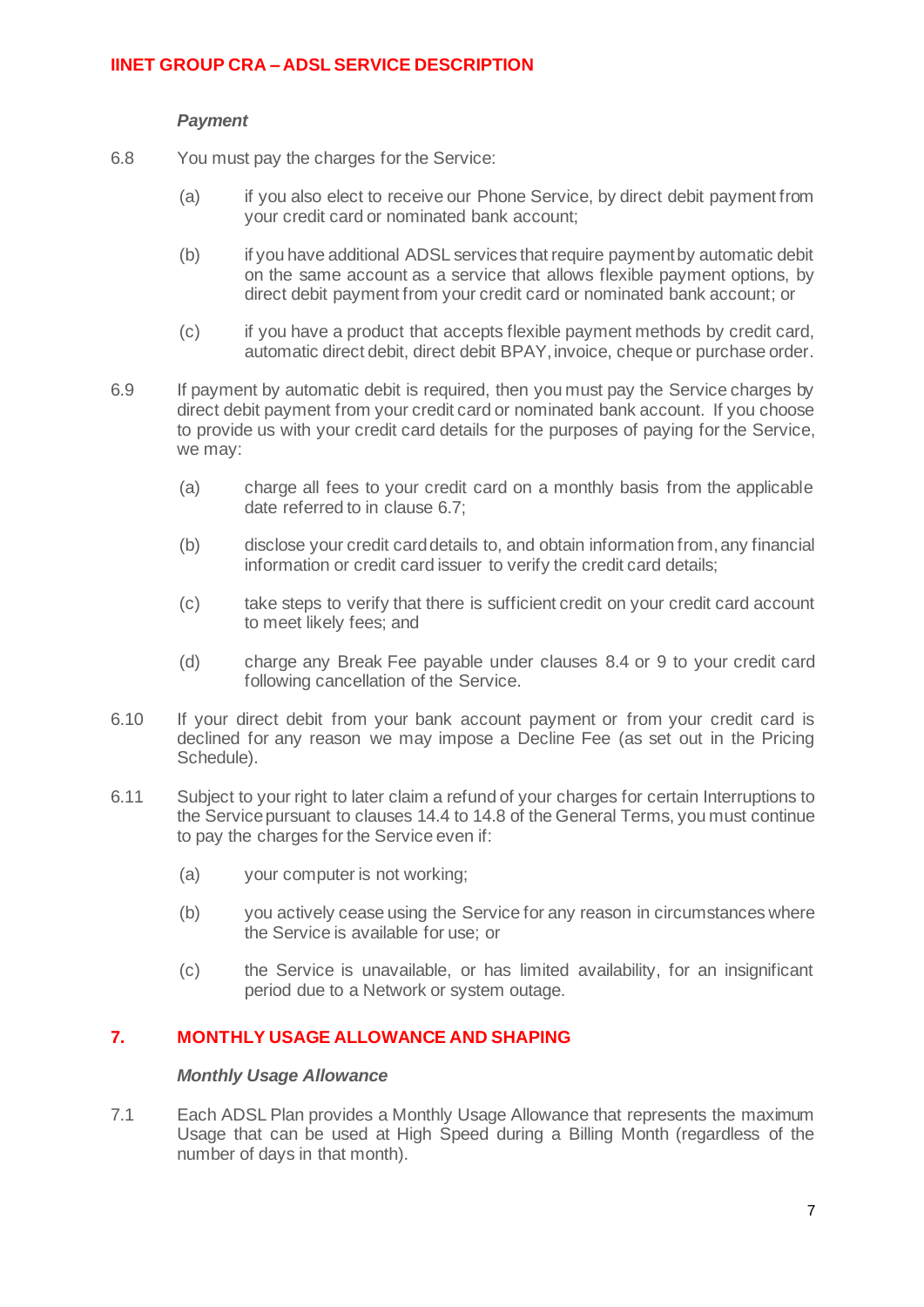<span id="page-7-4"></span>7.2 Your Usage is reset to zero each month, commencing on the date you are initially billed for the Service ("**Billing Month**"). Your amount of data Usage (measured in Megabytes) applies to both Downstream and Upstream data.

### *Shaping*

- <span id="page-7-0"></span>7.3 If your Usage exceeds the Monthly Usage Allowance for any given Billing Month, then your access to the Service will be Shaped.
- 7.4 If you change to a plan with different download quotas the quota you have used thus far in that Billing Month will be deducted from the Peak and Off Peak or anytime allocation of your new plan. This principle also applies if you are currently bundled and choose to unbundle your broadband service.
- 7.5 Your Service will remain Shaped until the commencement of the next Billing Month. Any unused Monthly Usage Allowance in any Billing month cannot be rolled over into subsequent Billing Months.
- 7.6 Your Service is shaped on the period (Peak, Off Peak or Anytime) in which you've exceeded your quota. You can find details of your Peak/Off Peak timing by logging into Toolbox and selecting 'Volume Usage' from your account tools.
- <span id="page-7-1"></span>7.7 You may purchase additional quota for your plan by adding a Data Pack (if your plan is eligible for a Data Pack) as outlined in the Pricing Schedule. Quota is added to the applicable period (Anytime, Peak or Off Peak.) Any unused allowance in your Data Pack in any Billing Month cannot be rolled over into subsequent Billing Months.

### *Monitoring your Usage*

- 7.8 We may notify you by email to your email address provided by you from time to time, when your Usage has exceeded the Monthly Usage Allowance. We reserve the right to monitor any additional Usage whilst access to your Service is Shaped.
- 7.9 An online Usage monitoring application is provided at our web page to allow you to view your Usage for the current Billing Month.

# <span id="page-7-3"></span>**8. CANCELLATION, SUSPENSION AND VARIATION**

### *Cancellation or suspension by us*

- 8.1 We may cancel, suspend or restrict the supply of the Service to you in accordance with the General Terms of our CRA.
- 8.2 Our rights to suspend or cancel the Service under this clause [8,](#page-7-3) or any other clause of this Service Description, are in addition to our rights to suspend or cancel the Service under the General Terms of our CRA.

### *Cancellation or suspension by you*

- 8.3 You may cancel the Service at any time by contacting us and verifying your identity but you may be required to pay a Break Fee in accordance with clause [8.4.](#page-7-2)
- <span id="page-7-2"></span>8.4 If you cancel the Service after ADSL Line Completion but before the end of the Contract Term, the Break Fees set out in the Pricing Schedule apply. Subject to our Billing Policy, you authorise us to debit these payments to your credit card or bank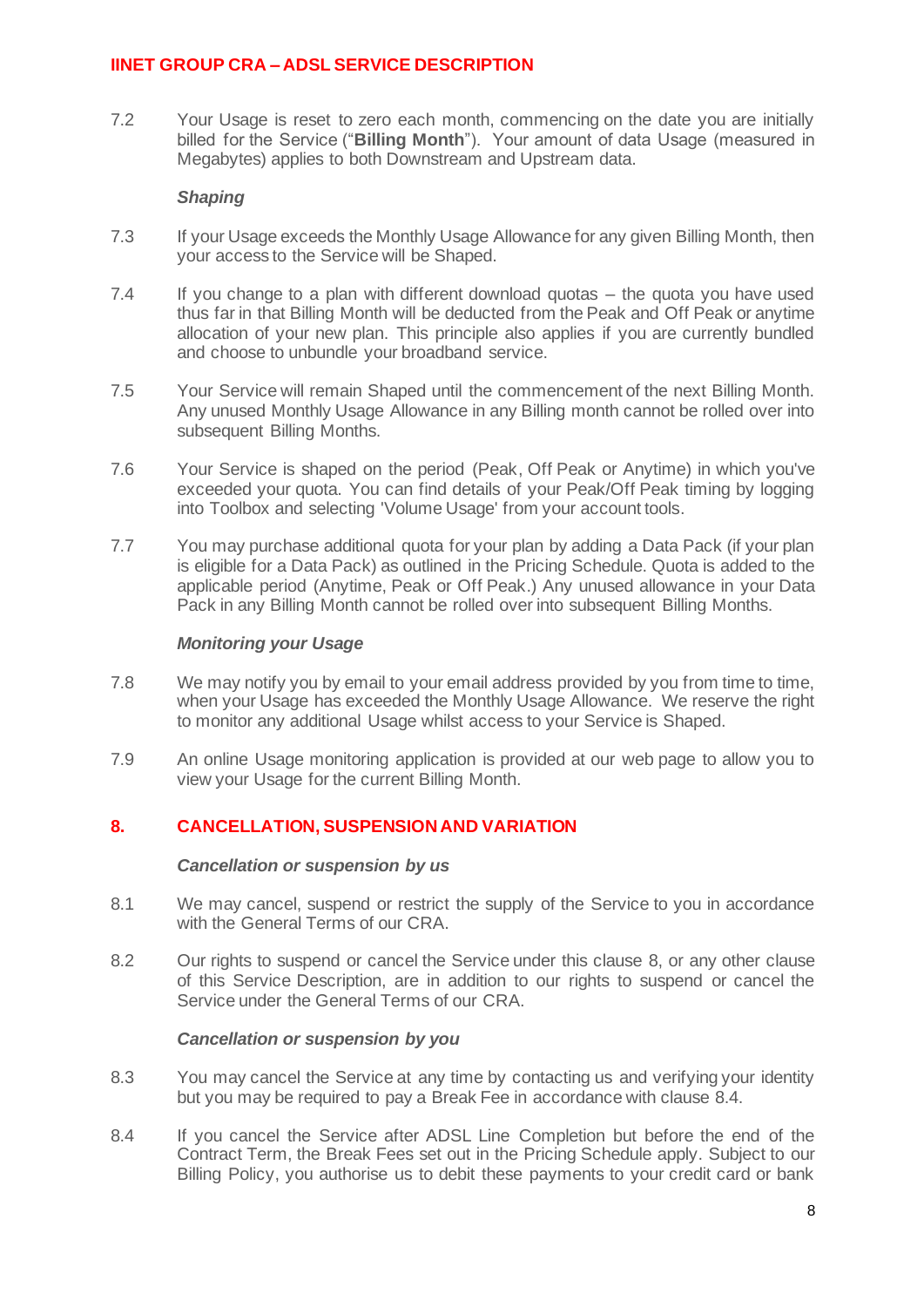account following cancellatin of the Service. We will credit any fees paid in advance by you against fees payable by you for another service supplied by us or another iiNet Entity to you.

8.5 ADSL services cannot be suspended as there is an on-going cost incurred by maintaining the connection with the supplier that we will incur.

#### *Variations*

- <span id="page-8-2"></span><span id="page-8-1"></span>8.6 You may vary a Service or an ADSL Plan to another Service or ADSL Plan within that range by:
	- (a) completing and submitting a new online application form located on our Toolbox plan change web page or by telephoning Customer Support and asking a customer service representative to complete the application form on your behalf;
	- (b) paying the revised charges for the varied Service (if any) from the date of completion of the variation.
- 8.7 If you vary your Service or ADSL Plan by using the online Toolbox plan change referred to in clause [8.6\(a\),](#page-8-1) you are responsible for ensuring that the varied Service selected by you meets your requirements.
- 8.8 If you vary your Service or ADSL Plan in accordance with clause [8.6,](#page-8-2) such variation will not affect the duration of the Contract Term.
- 8.9 We will apply any fees paid in advance by you against the fees payable for the varied Service. All Traffic used in the previous 30 days will count towards the Monthly Usage Allowance applicable to the varied Service for the purposes of Shaping and for determining whether Excess Usage Charges are payable.

### <span id="page-8-0"></span>**9. ADSL PHONE LINE AND MOVING PREMISES**

#### *Cancellation or disconnection of your ADSL Phone Line*

- 9.1 You acknowledge and agree that the Service will be disconnected from your ADSL Phone Line if:
	- (a) you relocate your ADSL Phone Line to a new address or phone number or different phone number at the existing address;
	- (b) changes are made to your ADSL Phone Line details (e.g. change of account holder name or change of service provider);
	- (c) your ADSL Phone Line is cancelled; or
	- (d) the conditions of your connected ADSL Phone Line are changed in a way that it can no longer support ADSL.
- 9.2 You acknowledge and agree that:
	- (a) unless we are your nominated service provider, any cancellation of your ADSL Phone Line is a matter between yourself and your nominated service provider, and we are not a party to this event;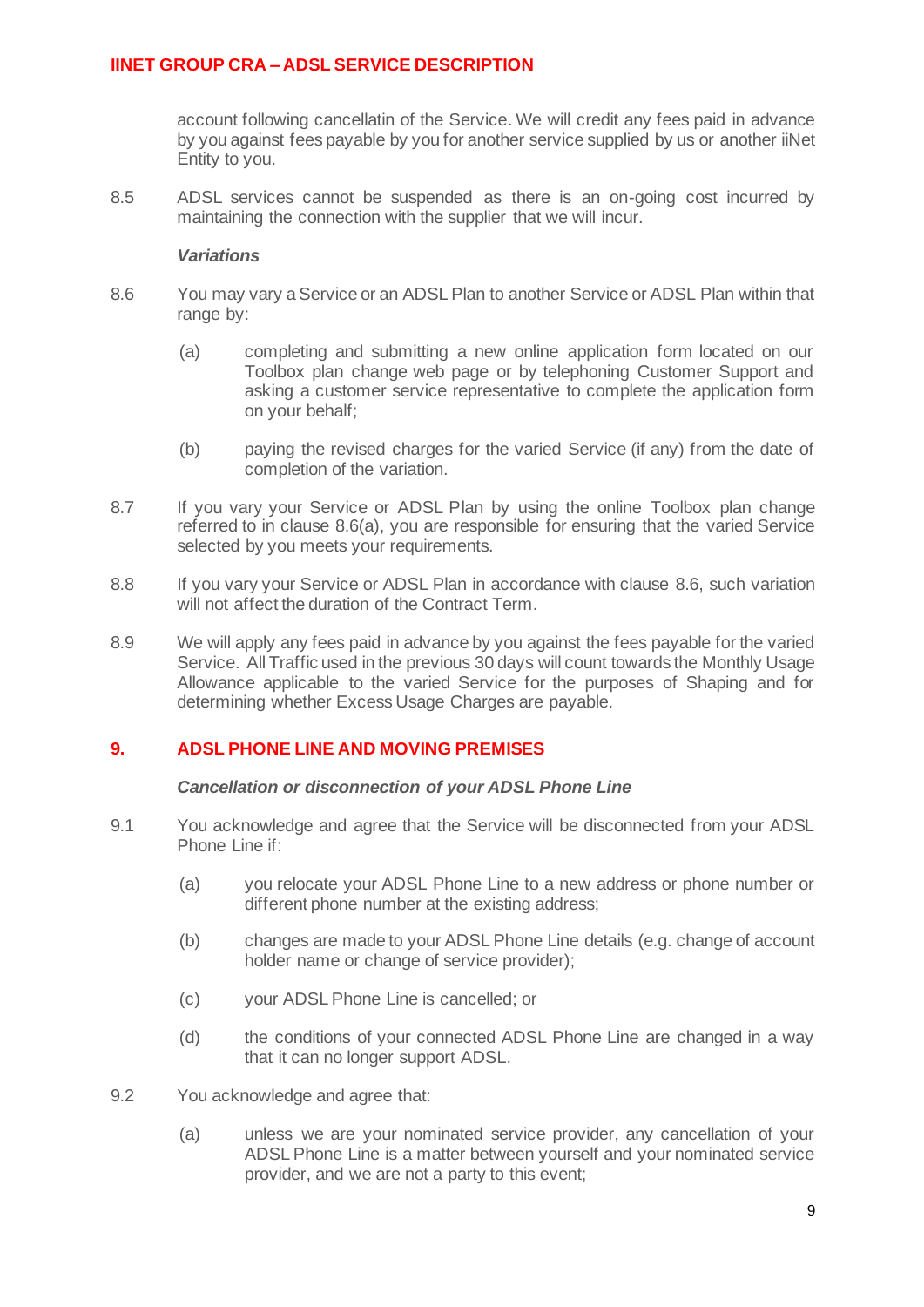- (b) if you wish to have the Service reinstalled on your ADSL Phone Line, you are responsible for having your ADSL Phone Line reconnected at your own cost (including reinstallation costs of the ADSL Service).
- (c) if you fail to reconnect your ADSL Phone Line within 14 days, you will be liable to pay the Break Fees referred to in clause [8.4;](#page-7-2)
- (d) if you request us to reinstall or reprovision the Service on your ADSL Phone Line, you must pay us the reconnection fee specified in the Pricing Schedule;
- (e) you must continue to pay all charges for the Service during Downtime where such Downtime arises due to the cancellation or disconnection of, or change to, your ADSL Phone Line other than as a result of our fault or negligence.

### *Moving Premises*

- <span id="page-9-0"></span>9.3 The Service may not be available from all locations. Accordingly, if you plan to move premises and relocate the Service to your new address, you must make a new Application and give us at least 30 days' notice of your new address before you move.
- 9.4 If the Service is available at your new address:
	- (a) we may accept your Application and provide the Service at your new address; and
	- (b) we will charge you a relocation fee as specified in the Pricing Schedule.
- 9.5 If the Service is not available at your new address and you move before the end of the Contract Term and:
	- (a) you elect to obtain an alternative service from us at your new address, we will waive any Break Fee payable under clause [8.4,](#page-7-2) but we will charge you a set-up fee for the new service, as specified in the Pricing Schedule.
	- (b) we are unable to provide an alternative service at your new address or you elect not to obtain an alternative service from us, then:
		- (A) the Service will be automatically cancelled 30 days after you notify us in accordance with clause [9.3;](#page-9-0) and
		- (B) the Break Fees referred to in clause [8.4](#page-7-2) will apply.
- 9.6 If broadband is available at your new address but due to the relocation, your network changes from us to Telstra or from Telstra to us;
	- (a) and you are on a currently sold broadband plan, you will be moved to the equivalently priced plan on the new Network;
	- (b) and you are on a Legacy broadband plan (i.e. formerly sold plan), you will need to move to a current broadband plan. If you have a Legacy Phone Service you will also have to upgrade to a current Phone plan where applicable.
- 9.7 If you have a preselect plan, changing premises will require you to either unbundle your preselect service and take a broadband standalone plan, or replace your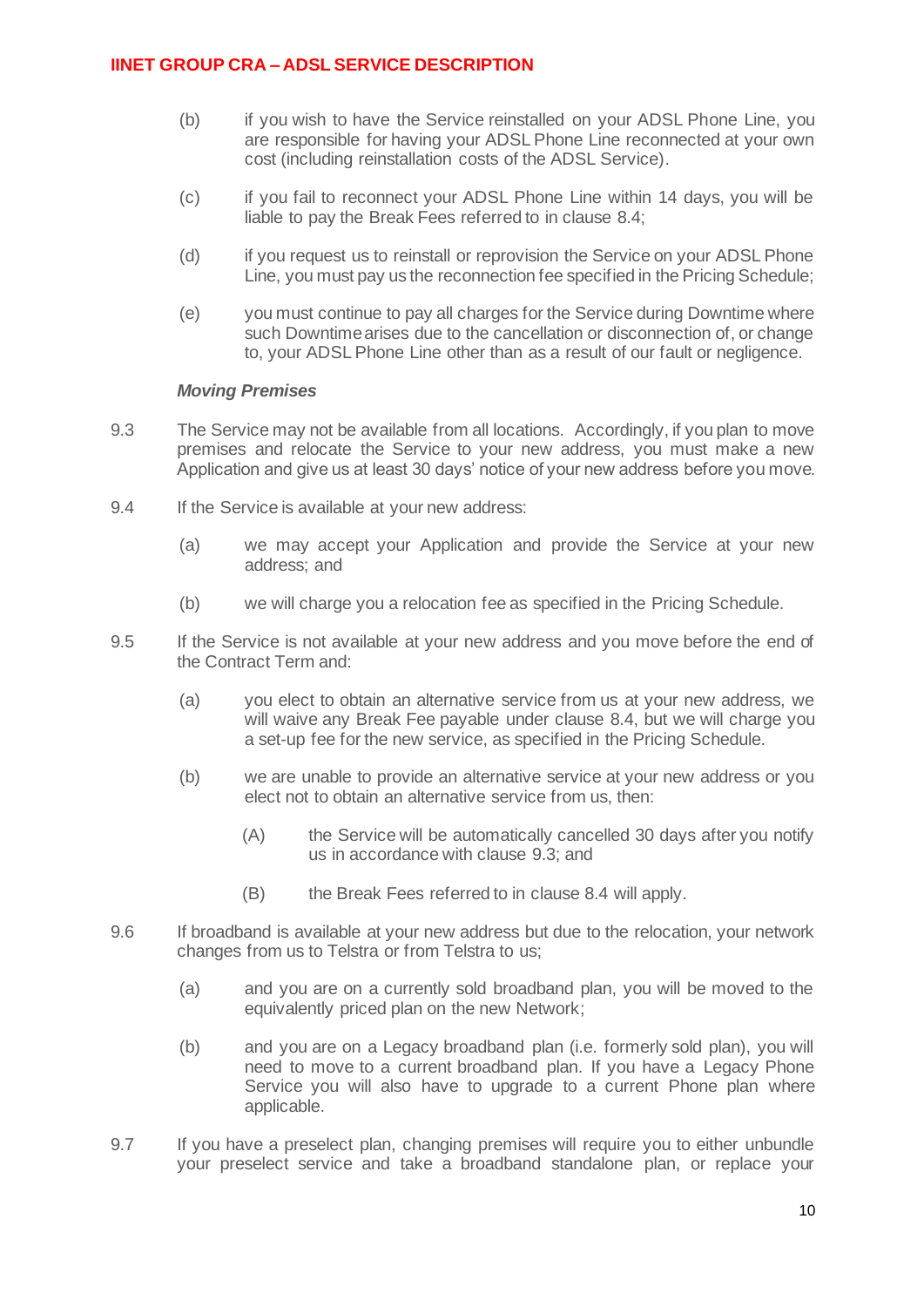preselect service with a Full Phone Service. If you choose the latter option, you will also be required to move to a currently sold broadband plan.

### **10. CUSTOMER SUPPORT**

### *Fault reporting and rectification*

- <span id="page-10-0"></span>10.1 If you experience a fault in respect of your connection to the Service, you can contact customer support by telephoning or emailing us.
- 10.2 We will use reasonable endeavours to rectify the fault within 72 working hours after you report a fault to us in accordance with clause [10.1.](#page-10-0) However, depending on the nature of the fault, rectification may take longer. We provide customer support for connecting the Service to a single computer that meets the System Requirements. We will not provide customer support for the connection of additional computers (even if you have nominated Additional Users for the Service), networking devices or local area networks to the Service

 $(a)$ 

#### *Warranty*

10.3 We provide the warranty periods specified in the Warranty Information Statement at no extra cost, with equipment we supply to you. The warranty periods do not apply where you have supplied your own modem or other equipment.

#### *Software*

10.4 We are not able to provide support for software not supplied by us, including software Downloaded from the Internet.

### <span id="page-10-1"></span>**11. USE OF THE SERVICE**

- 11.1 When using the Service you must comply with:
	- (a) our CRA, including clause 4 of the General Terms, and this clause [11,](#page-10-1) and;
	- (b) any rules, including any acceptable use conditions, imposed by any third party whose content or services you access using the Service or whose Network your data traverses.
- 11.2 Any use of the Service at the Premises is your responsibility. The terms of our CRA apply to you and also to anyone else who uses the Service (regardless of whether you give them permission to do so or not).
- 11.3 You must ensure that any software you use in relation to the Service is properly licensed.
- 11.4 The use of a Local Area Network (LAN) for personal use is permitted, however the set-up and configuration of a LAN connected to the modem is not supported by customer service.
- 11.5 All IP addresses provided by us for your use remain our property. Most Services include a dynamic IP address. A new IP address is usually allocated whenever the computer and modem is rebooted. The IP address remains until the next time the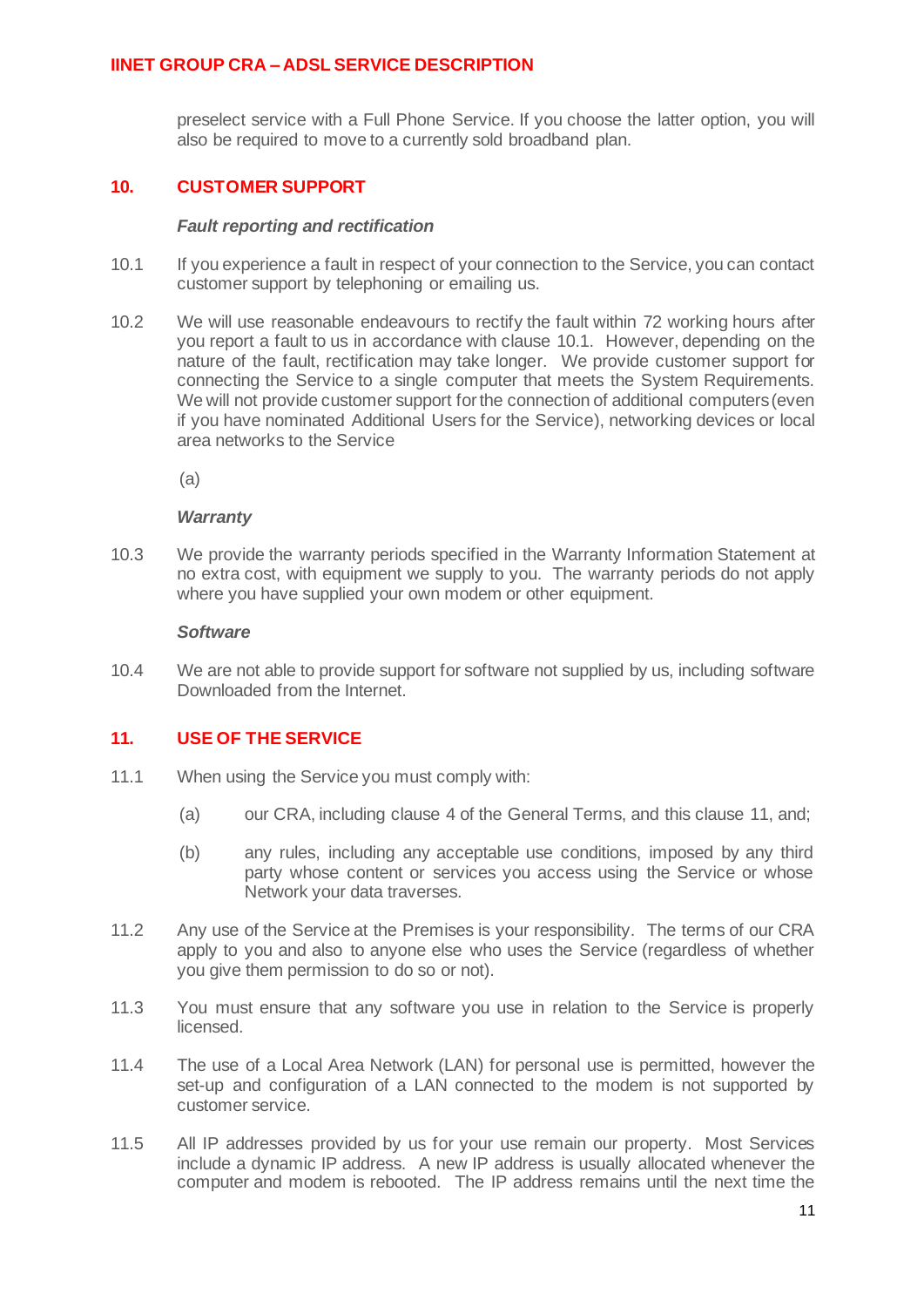computer and modem is switched off. Where provided, you may configure your computer or modem to connect using a static IP address.

- 11.6 We may at any time adjust aspects of the Service for security or Network management reasons, including, without limitation:
	- (a) deleting transitory data that has been stored on our servers for longer than 90 days;
	- (b) deleting stored email messages that are older than 90 days;
	- (c) rejecting any incoming email messages and attachments that exceed 10 Megabytes (including encapsulation);
	- (d) delivering access and content via proxy servers;
	- (e) limiting the number of addresses to whom an outgoing email can be sent;
	- (f) refusing to accept incoming email messages to mailboxes that have exceeded the email storage limit;
	- (g) managing the Network to prioritise certain types of Internet traffic over others; and
	- (h) blocking or filtering specific Internet ports.
- 11.7 You are responsible for providing any security or privacy measures for your computer networks and any data stored on those networks or accessed through the Service. We will not be liable to you in respect of any loss, damage, costs or expenses incurred by you in connection with your failure to provide that security.
- 11.8 You may request Additional Users on the Service in accordance with the Pricing **Schedule**
- 11.9 You must take reasonable steps to ensure that others do not gain unauthorised access to the Service through your account. We recommend that you do not disclose your password to others and that you change your password regularly.
- 11.10 We may monitor use of the Service to investigate a breach (or suspected breach) of that policy or upon the request of an authorised authority. We do not have to monitor use of the Service, whether by you or anyone else. If we do so, we can stop the monitoring at any time. However, we are not under any obligation to enforce any other policy that applies to anyone using services that we provide to them.
- 11.11 Where you provide your own wireless computer connection device, you are responsible for any loss caused by an unauthorised interception of the Service.
- 11.12 If using a Bonded Internet service, you warrant that you are a business with at least 15 employees.

### **12. YOUR ACKNOWLEDGEMENTS**

- 12.1 You acknowledge that:
	- (a) the Service relies for its operation on content or services supplied by third parties, who are not controlled or authorised by us and we are not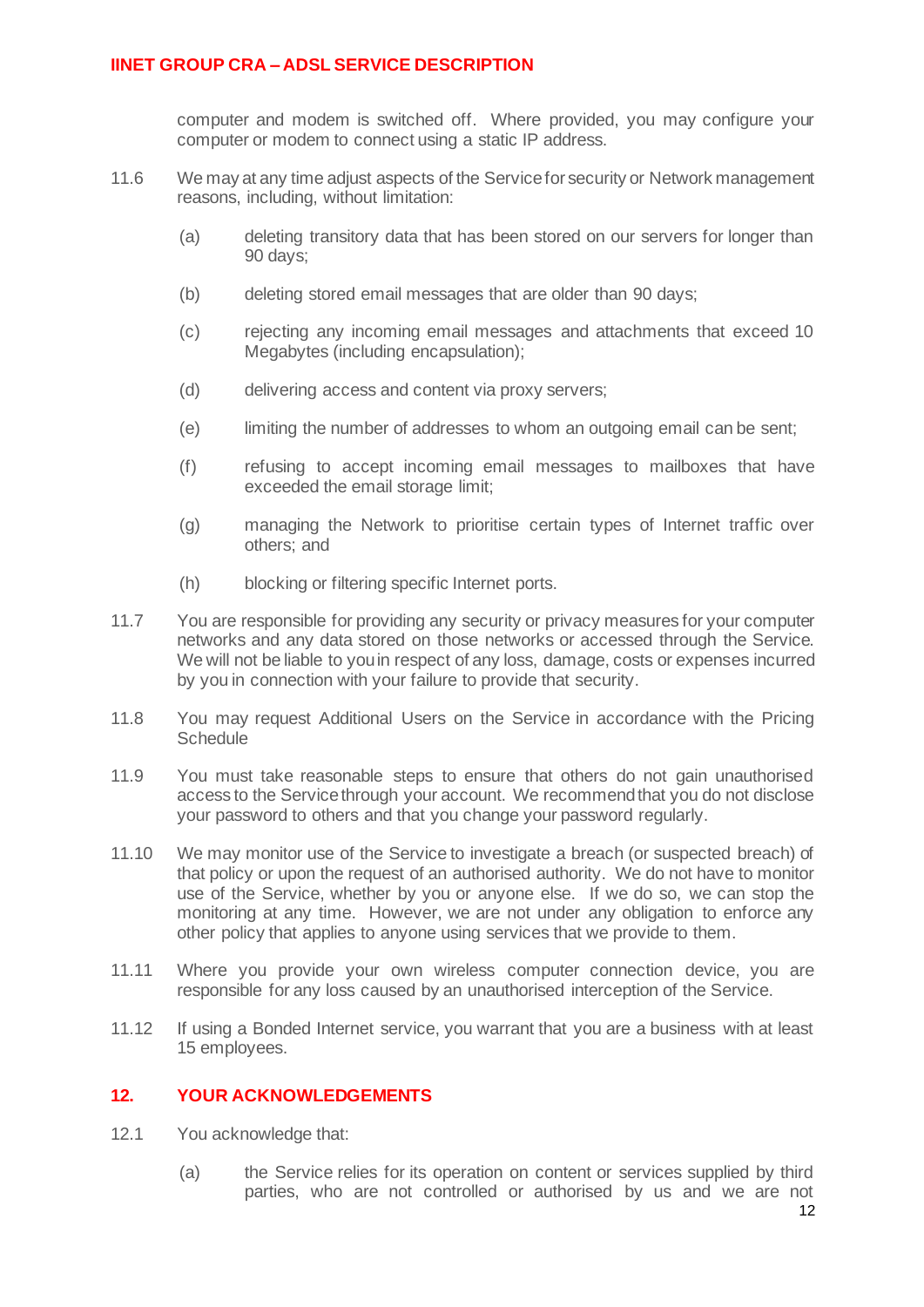responsible for defamatory, offensive, indecent, abusive, menacing, threatening harassing or unsolicited material accessed or received by you; and

- (b) we do not exercise any control over, authorise or make any warranty regarding:
	- (A) your right or ability to use, access or transmit any content (whether error-free, in time, or at all) using the Service;
	- (B) the accuracy or completeness of any content which you may use, access or transmit using the Service including any data which we may store as part of the Service;
	- (C) the consequences of you using, accessing or transmitting any content using the Service, including any virus or other harmful software; or
	- (D) any charges which a third party may impose on you in connection with your use of the Service.

### <span id="page-12-0"></span>**13. DEFINITIONS AND INTERPRETATION**

13.1 In this Service Description:

**Additional User** means a person (other than you) whom you nominate and authorise to use the Service.

**ADSL Modem** means an approved ADSL Modem.

**Asymmetric Digital Subscriber Line** or ADSL means the technology that allows the transmission of digital information at high bandwidths on twisted metallic pairs.

**ADSL Line Completion** means the date we notify you that your ADSL Phone Line is active and available for use, as determined by us.

**ADSL Phone Line** means your nominated telephone line used to deliver the Service.

**ADSL Plan** means a pricing plan for the ADSL Service identified in the Pricing Schedule.

**Billing Month** has the meaning set out in clause [7.2.](#page-7-4)

**Broadband** means a high-capacity communications pipeline capable of delivering a simultaneous range of services at speeds greater than conventional Dial Up.

**Dial Up** means a telephone connection in a system of many lines shared by many users. A dial up connection is established and maintained for limited time duration, at speeds no greater than 56kpbs.

**Downtime** means periods of unavailability or limited availability of Internet Access.

**Excess Usage** means Usage over and above the Monthly Usage Allowance

**Full Service Qualification** means the qualifications which your ADSL Phone Line must pass to support ADSL.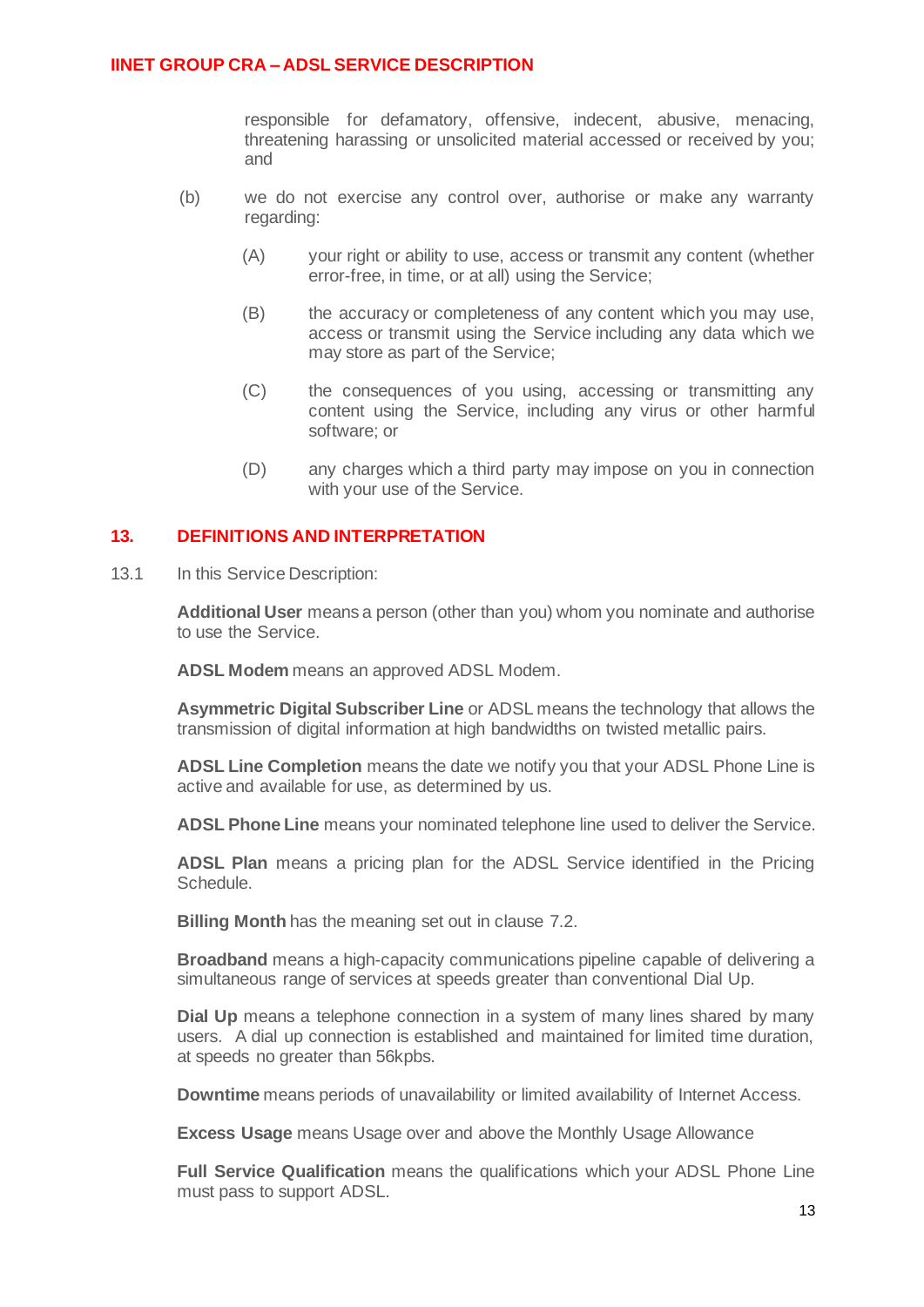**Hardware** and/or **Equipment** means a kit containing all Required Equipment and Software ordered by you in your Application needed to connect to the Service

**High Speed** means data transmission speeds which are faster than conventional Dial Up, as determined by us from time to time.

**Megabyte** means a unit of data storage capacity equal to 10 to the power of 6.

**Modem Software** means the software used and installed on a new customer's computer during installation, as updated from time to time (including upgrades and manuals), and which is included when you purchase an ADSL Modem from us.

**Monthly Service Fees** means the monthly fee due to us from you for the Service, excluding Set-up Fees, Usage Fees and Excess Usage Charges.

#### **Network Boundary** means:

- (a) if the Premises has a main distribution frame, the network side of the main distribution frame (i.e. the side furthest away from the customer); or
- (b) if the Premises does not have a main distribution frame, the network boundary point as determined under section 22 of the Telecommunications *Act 1997* (Cth).

#### **Required Equipment** means:

- (a) an ADSL modem;
- (b) an Ethernet port/card to connect your computer to the ADSL Modem;
- (c) a telephone wall socket to connect the ADSL Modem to your ADSL Phone Line;
- (d) an approved filter for each telephony device; and
- (e) any additional equipment that may be required for your particular computer and telephone requirements.

**Set-up Fee** means a once-off initial fee for setting up the Service.

**Software** means the Modem Software and any other software we supply to you for use in conjunction with the Service which may change from time to time, including any upgrades and manuals.

**System Requirements** means the pre-requisite computer hardware and operating systems software required for installation and customer support as specified on our support page on our Website.

**Toolbox** means the iiNet customer account management area of our Website accessible by using your username and password.

**Traffic** means all data that is Downloaded or Uploaded. Traffic may take the form of emails, web requests and web data, File Transfer Protocol (FTP) and other services. If you are connected to the internet then you are using Traffic. The Service option and/or ADSL Plan you select will determine how your Traffic with us is calculated and billed.